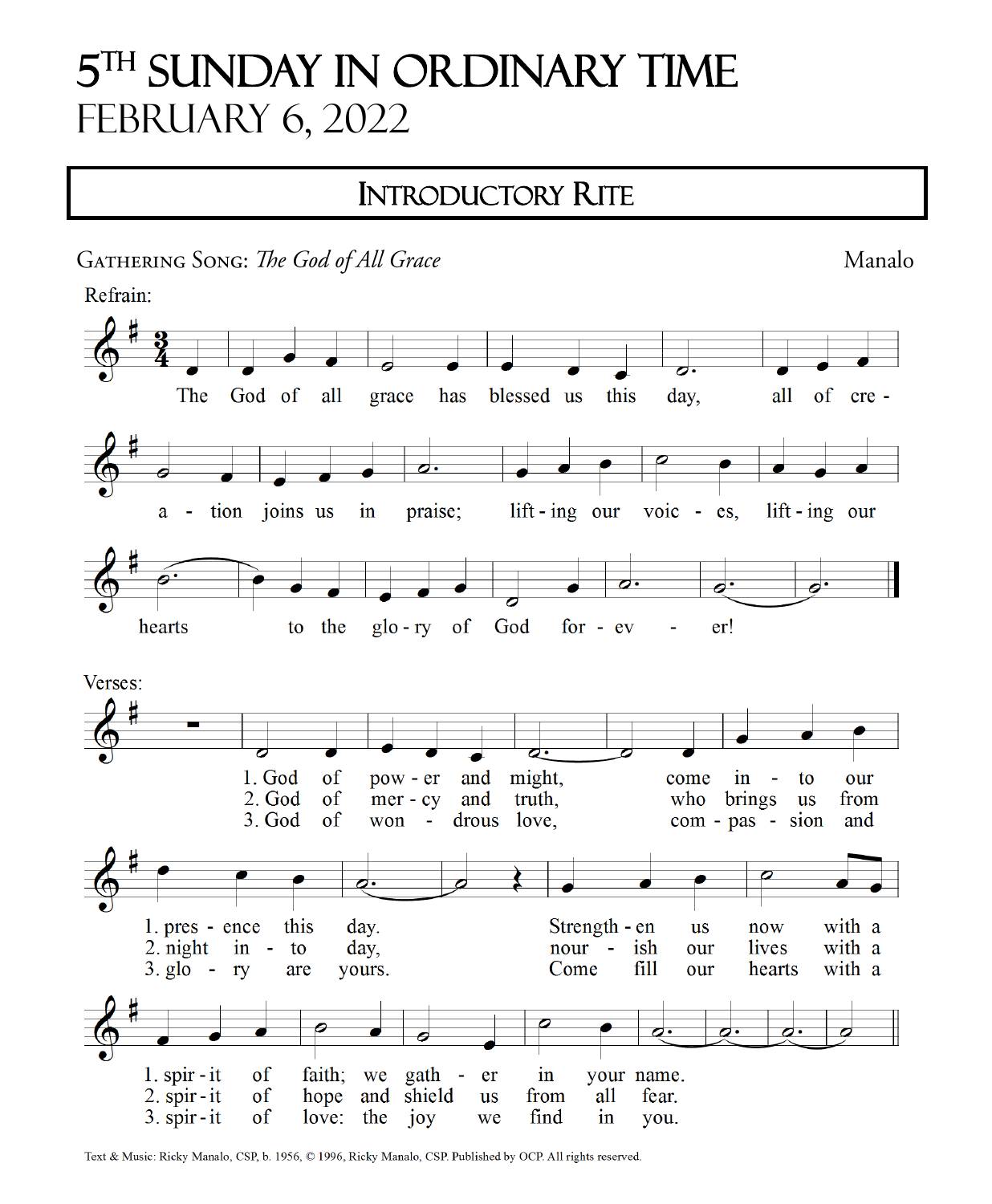#### Hymnal Insert Card Page #1

#### **COLLECT PRAYER**

# LITURGY OF THE WORD

**FIRST READING:** 

Isaiah 6:1-2a, 3-8

Here I am! Send me.



Antiphon Text © 1969, 1981, 1997, International Committee on English in the Liturgy, Inc. (ICEL) Music by Tony Alonso, © 2012, GIA Publications, Inc. All Rights Reserved.

II:15AM RESPONSORIAL PSALM: Psalm 138: In the Sight of the Angels Hutmacher/Gelineau Refrain:



Antiphon Text © 1969, 1981, 1997, International Committee on English in the Liturgy, Inc. (ICEL) Antiphon Music by Robert Hutmacher, OFM, © 1986, GIA Publications, Inc. All Rights Reserved.

I thank you, LORD, with all my heart; you have heard the words of my mouth. In the presence of the angels I praise you. I bow down toward your holy temple. *R/.* I give thanks to your name

for your merciful love and your faithfulness.

You have exalted your name over all.

On the day I called, you answered me; you increased the strength of my soul. *R/.*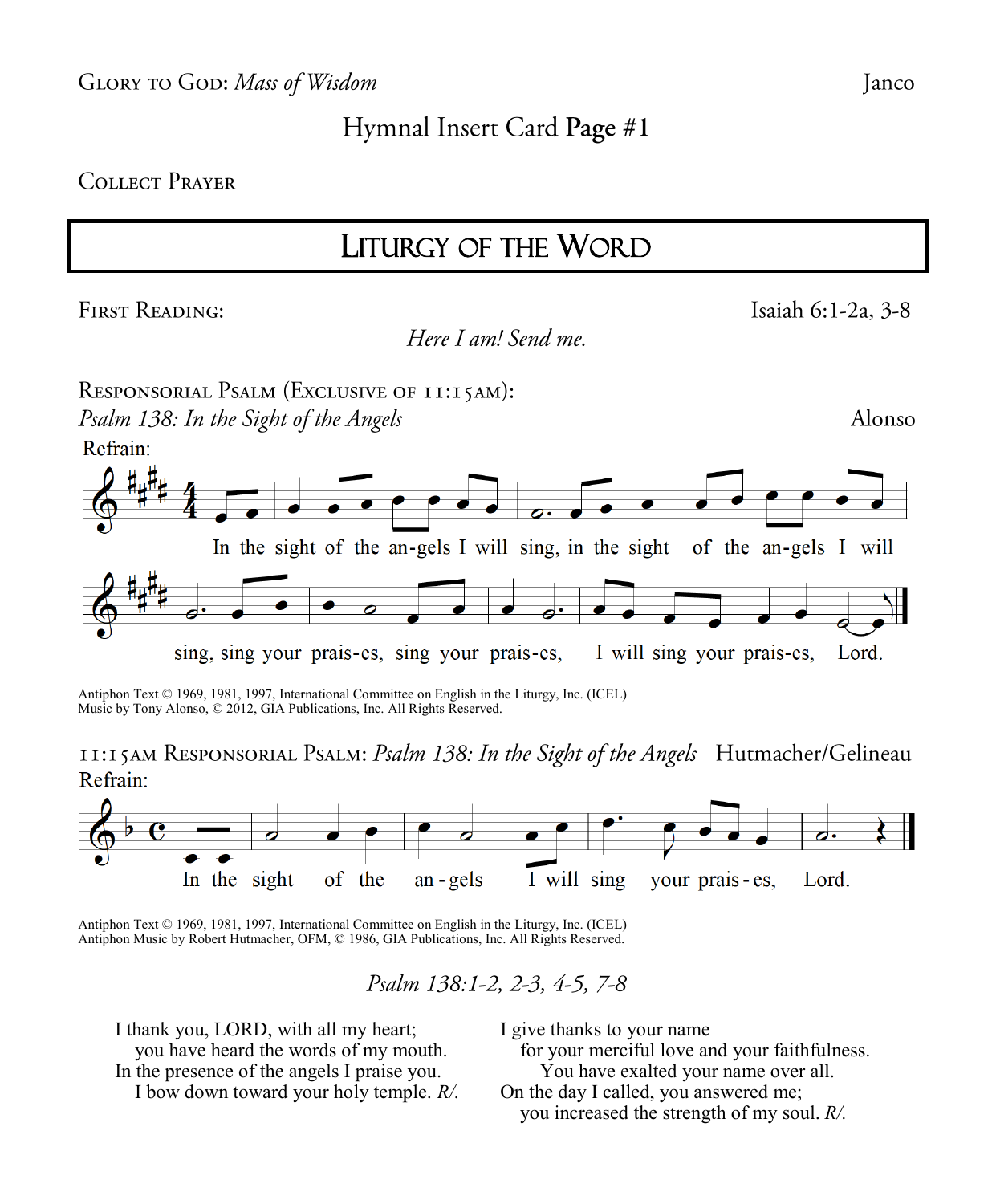All earth's kings shall thank you, O LORD, when they hear the words of your mouth. They shall sing of the ways of the LORD, "How great is the glory of the LORD!"  $R/$ . With your right hand you save me; the LORD will accomplish this for me. O LORD, your merciful love is eternal; discard not the work of your hands.  $R/$ .

Text: The Revised Grail Psalms, © 2010, Conception Abbey and The Grail, admin. by GIA Publications, Inc.

**SECOND READING:** 

So we preached and so you believe.

GOSPEL ACCLAMATION: Celtic Alleluia

Hymnal Insert Card Page #3

**GOSPEL READING:** 

They left everything and followed Jesus.

(11:15AM) DISMISSAL OF CATECHUMENS AND CANDIDATES FOR FULL COMMUNION

Hymnal Insert Card Page #3

**NICENE CREED** 

Hymnal Insert Card Page #3

### **LITURGY OF THE EUCHARIST**

Our weekly collection is taken up by leaving your offering in the baskets as you enter or leave church. We are especially grateful to our visitors for your financial support.

PREPARATION OF GIFTS (EXCLUSIVE OF 11:15AM)

II:I5AM PREPARATION OF THE ALTAR AND GIFTS (CHOIR ANTHEM): The Summons setting by Sondra K. Tucker (b. 1957)

 $\sum$  ill you come and follow me if I but call your name? Will you go where you don't know and never be the same? Will you let my love be shown, will you let my name be known, will you let my life be grown in you and you in me? Will you leave yourself behind if I but call your name? Will you care for cruel and kind and never be the same? Will you risk the hostile stare should your life attract or scare? Will you let me answer prayer in you and you in me? Will you let the blinded see if I but call your name? Will you set the pris' ners free and never be the same? Will you kiss the leper clean, and do such as this unseen, and admit to what I mean in you and you in me? Will you love the 'you' you hide if I but call your name?

Instrumental

Luke 5:1-11

O'Carroll/Walker

1 Corinthians 15:1-11